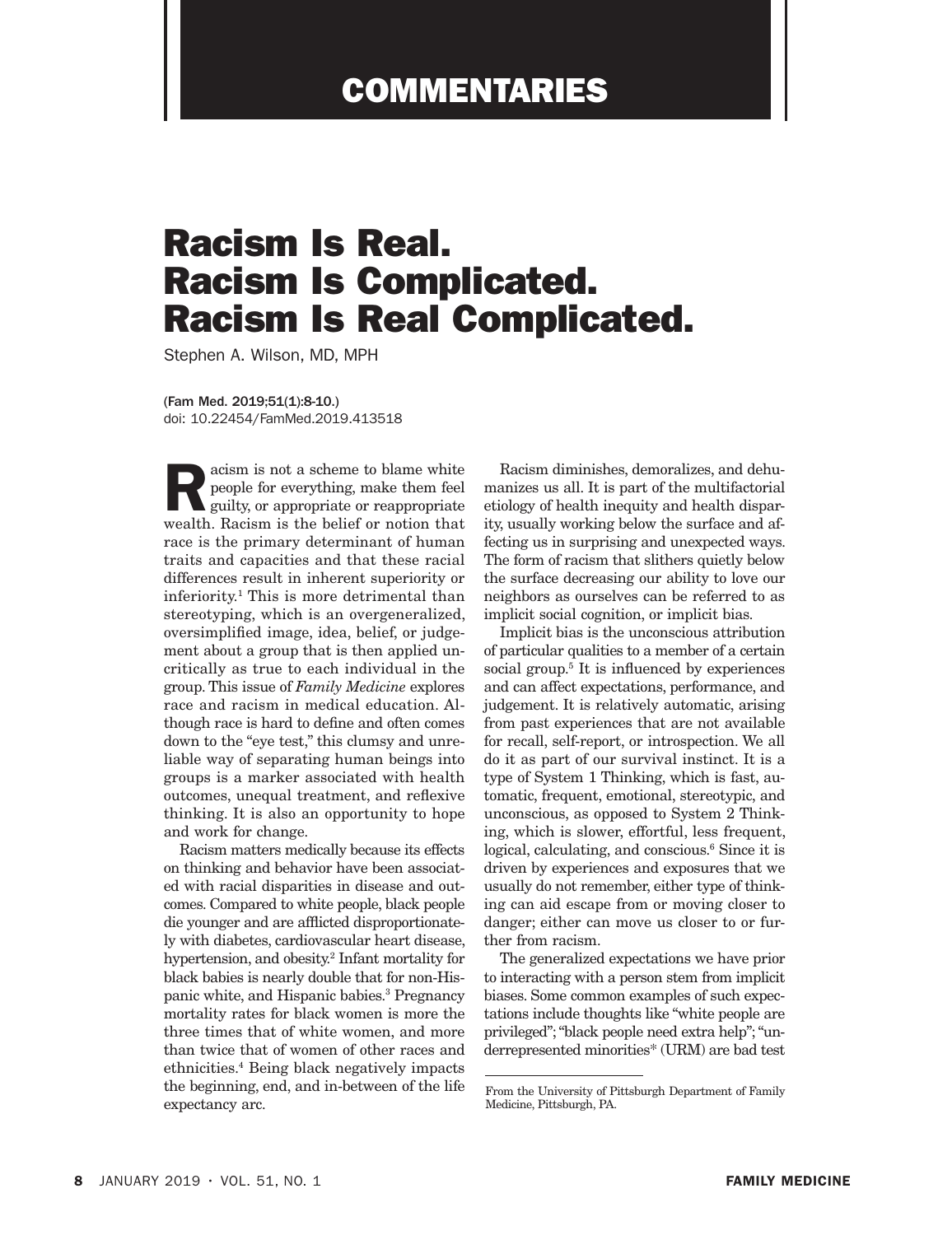takers"; "Asians are smart"; "Indians are Hindu"; "He's athletic, for a white guy"; and "He speaks well, for being black." Expectations and thinking like this are more insidious than we realize. Take the parent of an interracial child who is initially taken aback when the mixedrace son starts dating a woman who is not racially concordant with either parent or himself. The unconscious expectation was that the child would be with someone who was racially familiar. This is no-fault, unconscious bias. Once exposed and brought to awareness, the parent's conscious actions or reactions became her responsibility, her decision, her intentional response. The desire to be more equitable in such conscious responses to the point where habitual, unwarranted responses fade, is a source of hope for reconciliation.

These are all parts of the rationale to this issue of *Family Medicine* being devoted to racism and implicit bias. The more we consciously think about the things we normally do without thinking, the more we can become better health care providers and medical educators who can effectively shepherd a system toward greater health equity.

How physicians are educated contributes to the mental inputs that affect implicit bias formation. A basic influencer is exposure to a broad variety of patients during training. Joseph Hobbs, MD, and colleagues found that regardless of their race and sex, medical students in family medicine clerkships experienced similar types of patients (age, sex, disease, race).7 This similarity included an equally relative lack of seeing pregnant patients during their clerkship experiences.

What do learners think and feel about moving the unconscious into the conscious? Syeachia Dennis, MD, et al found that generally, residents did not mind exploring racism presented as a social determinant of health in a curriculum that was linked to 15 Family Medicine Milestones: eight in professionalism, three in systems-based practice, three in communication, and one in patient care.<sup>8</sup> While residents did report some discomfort and concerns, there were more reports of increased awareness and self-awareness.<sup>8</sup>

Intervening more insistently and assertively through an "antioppression curriculum," Diana Wu, MD, and colleagues found that a workshop with multiple teaching approaches successfully taught participants to engage in allyship—"an active, consistent, and arduous practice of unlearning and reevaluating, in which a person of privilege seeks to operate in solidarity with a marginalized group or people."9 Their paired pre- and postassessments allowed each person's experiences to be compared individually instead of through simple group mean comparisons. Workshop participants gained knowledge, confidence, and skills in allyship.10

As both Jessicah Guh, MD, and Maria Harsha Wusu, MD, demonstrate in their separate articles, intentional actions can result in increased presence of URM as family medicine residents and faculty.10,11 Both employed a distinct multifaceted approach that should be viewed as a singular intervention. Whether by revising recruiting approach and increasing standardization of the interview process to decrease unintended bias, $11$  revising a mission statement, getting outside review of the recruitment process, adding education on the impact of race on health, or moving from process-oriented to goal-oriented ranking,10 both included some form of evaluation and tracking of their efforts as part of their respective intervention. This is important as it encourages and allows iterative process improvement.

If each family medicine residency program adopted some version of these interventions, the results would be improvements in work environments and recruiting processes, with only some minor reshuffling of URMs across programs, and yet general diversification would still be lacking. Why? Because there are just not enough of us to go around. Approximately 13% of the US population is black and about 6.5% of medical students are black.12 People of Hispanic ethnicity represent about 17% of the US population and about 7.5% of US medical students.13 Since a person can be Hispanic and black, some are double-counted. Although more URM medical students go into family medicine (7.5% of black, 9% of Hispanic) than other specialties,13 this still does not reflect the general population. Even if it did, it would not reflect diversity-forward photographs of residency and conference brochures, which are really meant to reflect a spirit of welcomeness, openness, and inclusion, and not an actual demographic reality.

The relatively small number of URM in medicine resulted in some of the studies necessarily combining various people types.7,10 For analysis, Hobbs et al divided their groups into white and nonwhite, which included black, Hispanic, Asian, and other.7 Guh et al used the typical term "URM" then added "persons of color" (POC [all not non-Hispanic White]) and